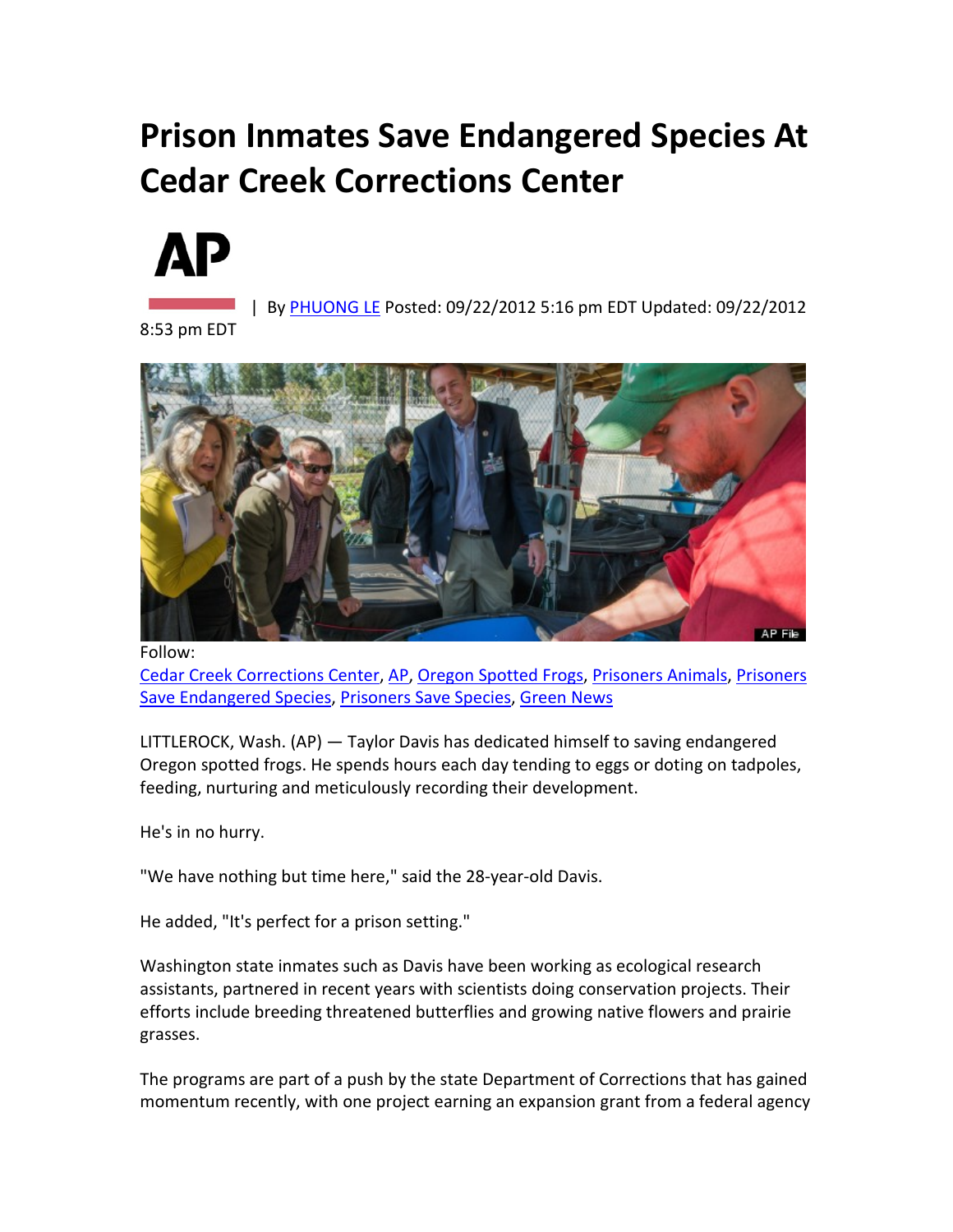this year and prison officials from across the country visiting Washington penitentiaries in recent weeks to inspect the various projects.

At Cedar Creek Corrections Center, a medium-security prison in western Washington, Davis and another inmate, Mathew Henson, have been nurturing a batch of small blackspotted frogs that will be ready for release into the wild Monday.

It's an ironic twist. Davis is serving 10 years for stealing cars. And Henson is doing more than five years for robbery and assault.

But both have been granted a high level of confidence.

"It's quite a leap of faith to let someone handle endangered frog eggs," said Dan Pacholke, prisons director for the state Department of Corrections.

Prison officials say it's a logical pairing. They consider inmates ideal candidates for conservation projects since they can work in a controlled environment and have a lot of time to dedicate. The research also allows inmates to contribute a broader social good, officials say.

"It makes sense that we engage in activity that make prisons safe to run, reduce negative inmate behavior and contribute to the community," Pacholke said.

Pacholke co-directs the Sustainability in Prisons Project, a partnership with The Evergreen State College that involves regional zoos, nonprofit groups, the state Department of Fish and Wildlife and other state and federal agencies.

"We have inmates at the table who are making substantive contributions to the science," said Carri LeRoy, a faculty member at Evergreen who co-directs the project.

Their efforts have gained the attention of the National Science Foundation, an independent federal agency, which gave the sustainability project money to explore spreading their work to prisons across the nation.

Corrections officials from states as far-flung as Maryland, Ohio and Utah visited prisons across Washington state this month to see some of the programs in action.

In one project, at the Mission Creek Corrections Center for Women in Belfair, inmates last year began helping state biologists, the Oregon Zoo and others breed an orange and black flecked butterfly known as the Taylor's checkerspot.

The offenders had success in their first season, as more than 700 Taylor's checkerspots were released onto south Puget Sound prairies this year. The inmates also raised more than 3,600 caterpillars for release next year, about 50 percent more than expected.